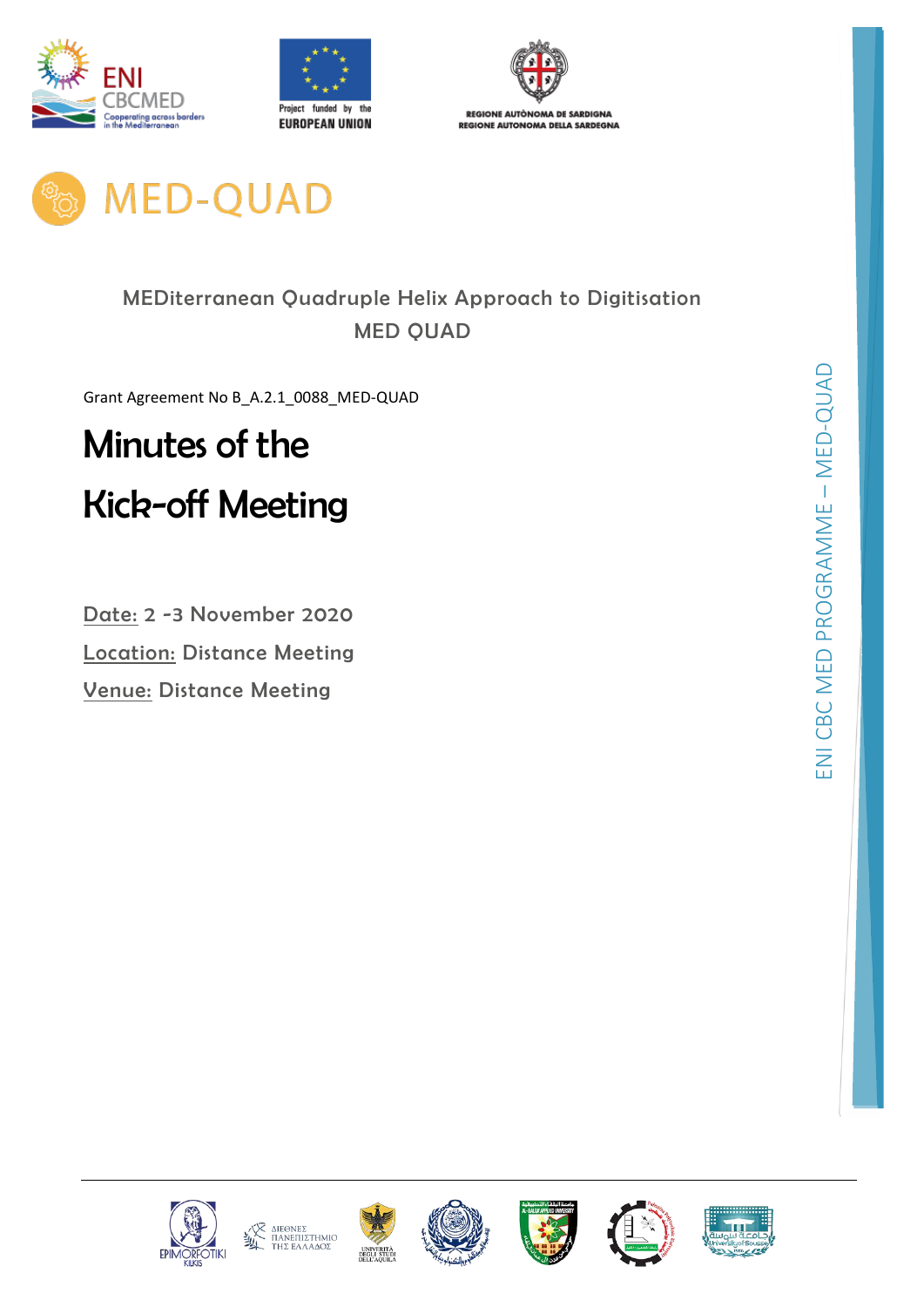



**MED-QUAD** 

### **Participating partners**:

LB: Epimorfotiki Kilkis Single-Member LLC PP01: International Hellenic University-I.H.U. (Greece) PP02: University of l'Aquila (Italy) PP03: Arab Academy for Science, Technology and Maritime Transport – AASTMT (Egypt) PP04: Al-Balqa' Applied University – BAU (Jordan) PP05: Palestine Polytechnic University – PPU (Palestine) PP06: University of Sousse (Tunisia)











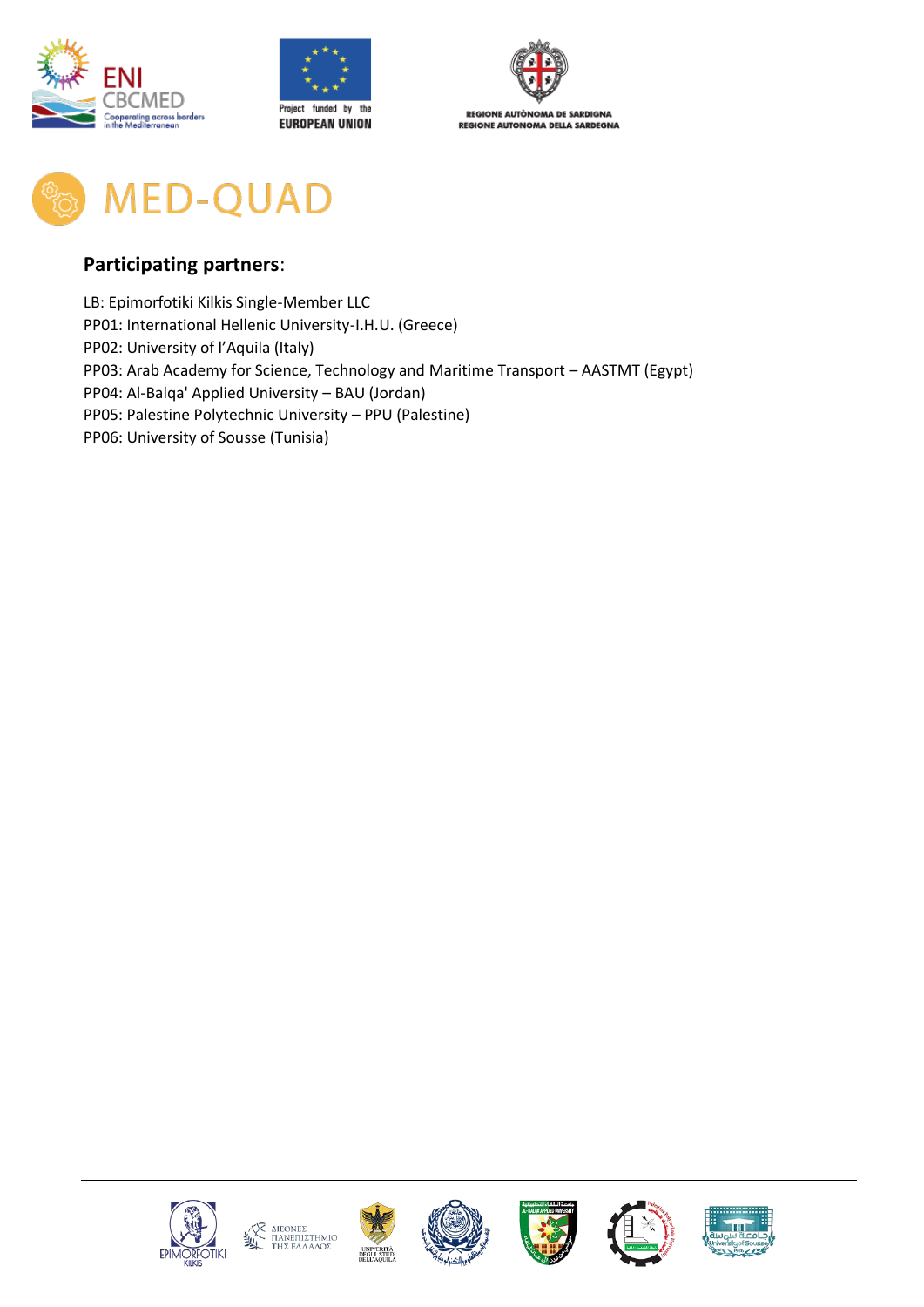





**REGIONE AUTÒNOMA DE SARDIGNA REGIONE AUTONOMA DELLA SARDEGNA** 



## **Table of contents**

List of Participants Agenda Minutes Decisions Annexes











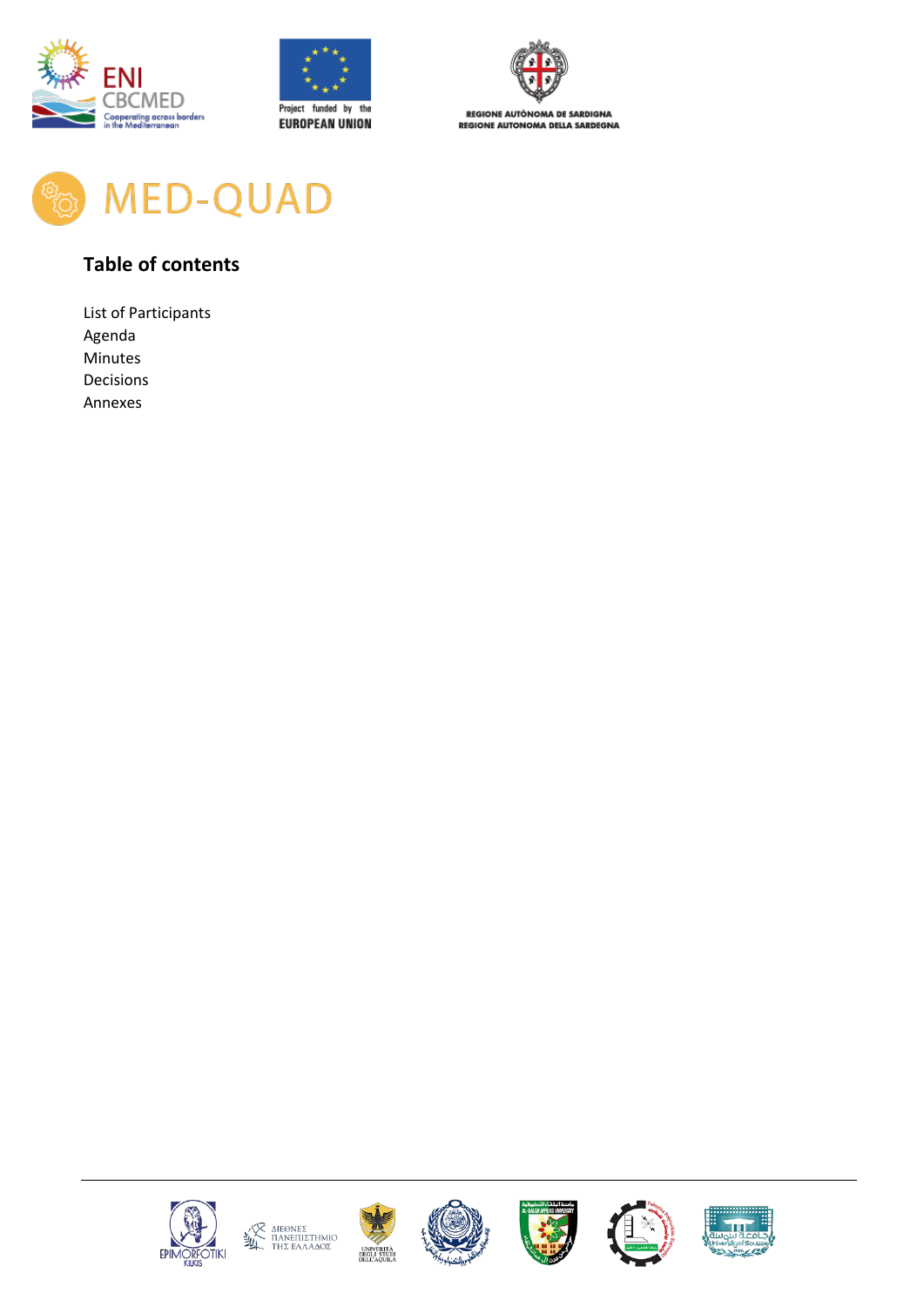





**MED-QUAD** 

## *AGENDA* **DISTANCE KICK-OFF MEETING 2-3/11/2020**

of the Project **"MEDiterranean Quadruple Helix Approach to Digitisation"** *(Project Acronym: MED-QUAD)*

in the frame of the Programme **ENI CBC MED**  *Call for Strategic Projects*

#### **Project Partners:**

**Kick-off Meeting Venue**  EPIMORFOTIKI KILKIS S.M. LLC., 56, Doiranis str. GR 61100, Kilkis **Date and time**

#### **3 November 2020,** 14.30 – 16.30 **(Italian time zone)**

- International Hellenic University IHU (Greece)
- University of l'Aquila (L'Aquila Italy)
- Arab Academy for Science, Technology and Maritime Transport AASTMT (Alexandria Egypt)
- Al-Balqa' Applied University BAU (Al-Salt Jordan)
- Palestine Polytechnic University PPU (Hebron Palestine)
- University of Sousse (Sousse Tunisia)

**Sincerely,** 

**Epimorfotiki Kilkis S.M. LLC**

**Project implementation team**

Responsible for communication is Mr. Periklis Kosmidis, [pkosmidis@epimorfotiki.gr](mailto:pkosmidis@epimorfotiki.gr) , 2341028705











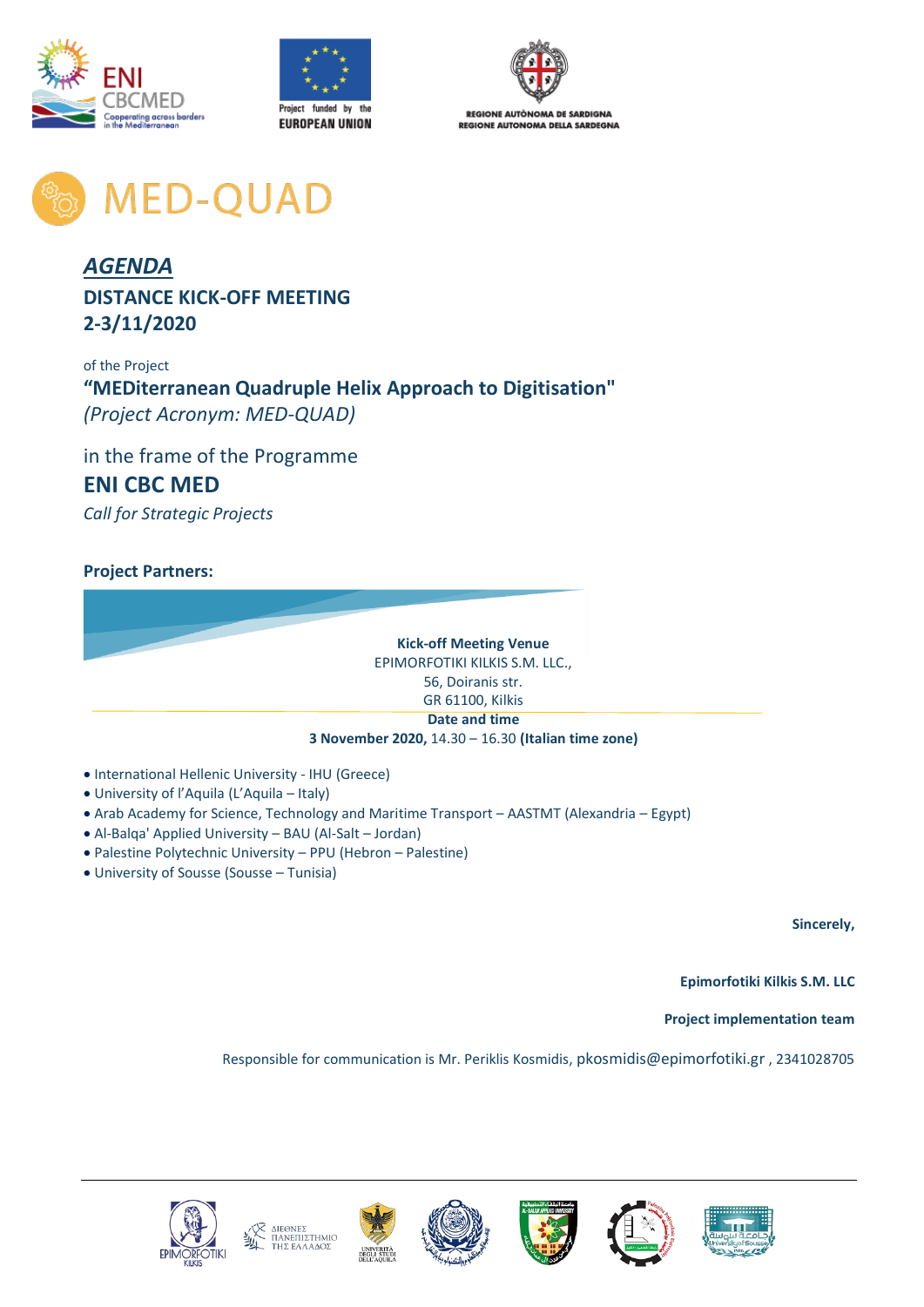





**REGIONE AUTÒNOMA DE SARDIGNA REGIONE AUTONOMA DELLA SARDEGNA** 

# **MED-QUAD**

## **AGENDA**

### **DISTANCE KICK-OFF MEETING**

| DAY 1 - Monday 2 November 2020                                                         |  |  |  |  |  |  |
|----------------------------------------------------------------------------------------|--|--|--|--|--|--|
| "Registration" of Participants - Welcoming                                             |  |  |  |  |  |  |
| Introduction/welcome speech of project kick off meeting by Khaled Elsaadany, Senior    |  |  |  |  |  |  |
| Expert, Joint Technical Secretariat (JTS)   ENI CBC MED Programme                      |  |  |  |  |  |  |
| <b>Presentation of Project Partners</b>                                                |  |  |  |  |  |  |
| <b>Presentation of project Associated Partners</b>                                     |  |  |  |  |  |  |
| <b>Break</b>                                                                           |  |  |  |  |  |  |
| Project overview (LB - EPIMORFOTIKI KILKIS)                                            |  |  |  |  |  |  |
| ENI CBC MED: GETTING STARTED, Guidelines for a sound management of your project" by    |  |  |  |  |  |  |
| Khaled Elsaadany, Senior Expert, JTS   ENI CBC MED Programme                           |  |  |  |  |  |  |
| Questions                                                                              |  |  |  |  |  |  |
| Presentation of WP3 by WP Coordinator (PP4)                                            |  |  |  |  |  |  |
| Presentation of WP4 by WP Coordinator (PP2 - Francesco Tarquini)                       |  |  |  |  |  |  |
| <b>Lunch break</b>                                                                     |  |  |  |  |  |  |
| The role of Universities as "Civic Universities" in the frame of QH (PP2 - Anna Tozzi) |  |  |  |  |  |  |
| The case of the city of l'Aquila as paradigm of "Living Lab" (PP2 - Fabio Graziosi)    |  |  |  |  |  |  |
| Monitoring & Evaluation on WP3 & WP4 (PP2)                                             |  |  |  |  |  |  |
| Presenting the tools for the meeting evaluation                                        |  |  |  |  |  |  |
| End of Day $1$ – meeting evaluation tools – Conclusions                                |  |  |  |  |  |  |
|                                                                                        |  |  |  |  |  |  |

| DAY 2 - Tuesday 3 November 2020 |                                                            |  |  |  |  |  |
|---------------------------------|------------------------------------------------------------|--|--|--|--|--|
| $09.30 - 09.50$                 | General rules on procurement (LB - EPIMORFOTIKI KILKIS)    |  |  |  |  |  |
| $09.50 - 10.10$                 | Eligibility of costs (LB - EPIMORFOTIKI KILKIS)            |  |  |  |  |  |
| $10.10 - 10.30$                 | Procedures related to MIS (LB - EPIMORFOTIKI KILKIS)       |  |  |  |  |  |
| $10.30 - 11.00$                 | Monitoring & Evaluation Plan - Procedures (PP1)            |  |  |  |  |  |
| $11.00 - 11.30$                 | <b>Break</b>                                               |  |  |  |  |  |
| $11.30 - 12.00$                 | Strategy for Project Management (LB - EPIMORFOTIKI KILKIS) |  |  |  |  |  |
| $12.00 - 12.30$                 | Communication Plan & communication issues (PP3)            |  |  |  |  |  |
| $12.30 - 12.50$                 | Evaluation of the meeting                                  |  |  |  |  |  |
| $12.50 - 14.30$                 | Lunch break                                                |  |  |  |  |  |
| $14.30 - 16.30$                 | <b>Press Conference</b>                                    |  |  |  |  |  |
| $16.30 - 16.45$                 | Closure of the meeting                                     |  |  |  |  |  |

*Moderation of the meeting by Periklis Kosmidis (Epimorfotiki Kilkis sm LLC)*

- *\* Due to Covid-19 pandemic the Kickoff Meeting will be Distance Meeting*
- \* **Timetable is based on the ITALIAN TIME ZONE, as MA headquarters is un Sardinia – Italy**









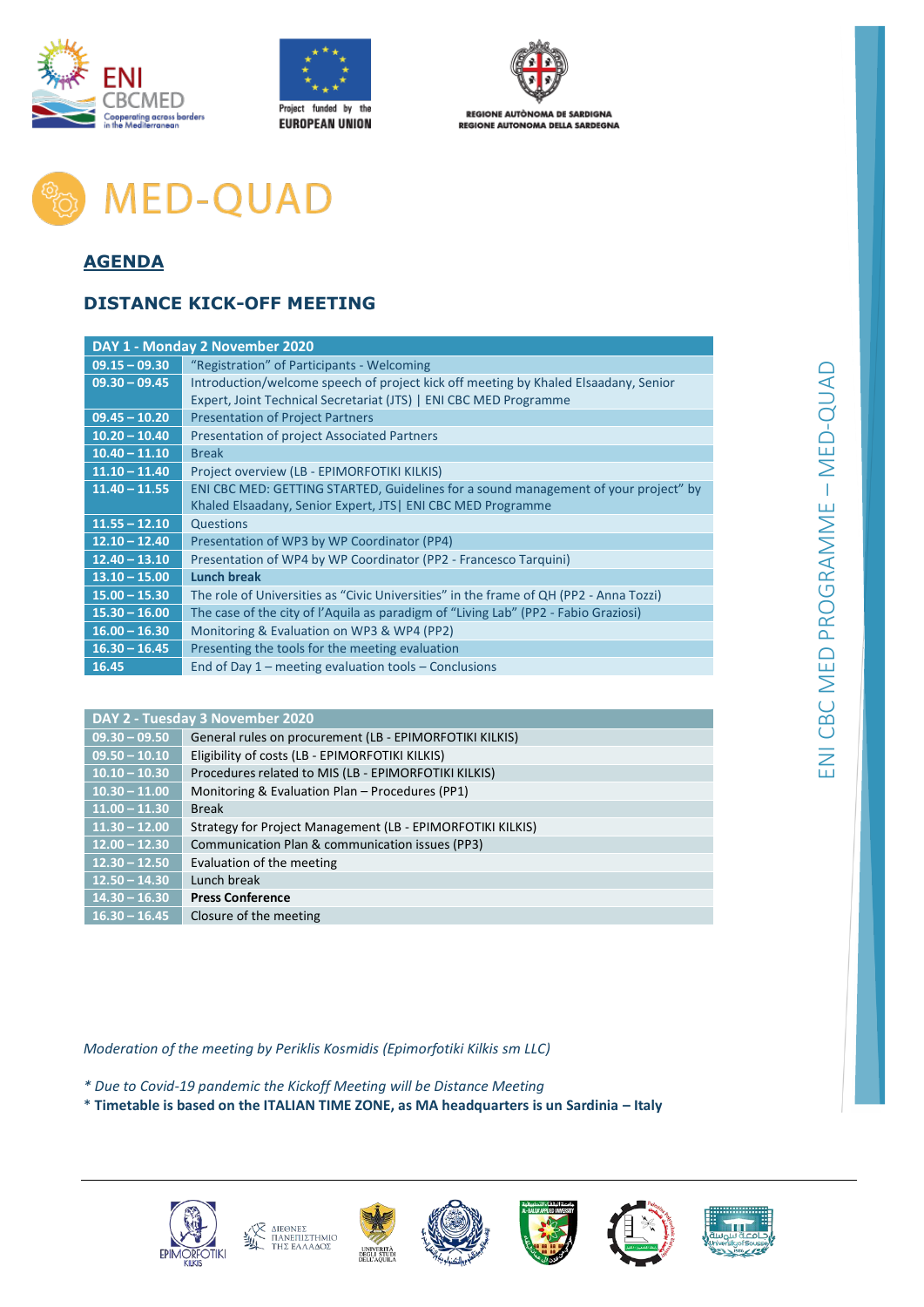





**REGIONE AUTÒNOMA DE SARDIGNA REGIONE AUTONOMA DELLA SARDEGNA** 

# **MED-QUAD OFFICIA**

| ID             | Ώρα έναρξης      | Ώρα<br>ολοκλήρωσης | Διεύθυνση<br>ηλεκτρονικού<br>ταχυδρομείου | Name and<br><b>Surname</b> | email                          | <b>Telephone</b> | <b>Institution</b>                                                             | <b>Country</b> |
|----------------|------------------|--------------------|-------------------------------------------|----------------------------|--------------------------------|------------------|--------------------------------------------------------------------------------|----------------|
| $\mathbf{1}$   | 11/2/20 9:52:07  | 11/2/20 9:52:58    | anonymous                                 | Francesco Tarquini         | francesco.                     | +39 3355259890   | University of L'Aquila                                                         | <b>ITALY</b>   |
| $\overline{2}$ | 11/2/20 9:56:18  | 11/2/20 9:57:10    | anonymous                                 | Rebhi Damseh               | rdamseh@yahoo.com              | 00962775411781   | Al-Balga Applied<br>University                                                 | <b>JORDAN</b>  |
| 3              | 11/2/20 9:56:59  | 11/2/20 9:57:45    | anonymous                                 | Kamel Alzboon              | kalzboon@yahoo.com             | +962777426557    | Al-Balga Applied<br>University                                                 | <b>JORDAN</b>  |
| 4              | 11/2/20 10:03:56 | 11/2/20 10:04:39   | anonymous                                 | Periklis Kosmidis          | pkosmidis@epimorfotiki.gr      | +30 6972776136   | Epimorfotiki Kilkis                                                            | <b>GREECE</b>  |
| 5              | 11/2/20 10:04:24 | 11/2/20 10:05:10   | anonymous                                 | Tatiana Iliadou            | tatianailiadou@epimorfotiki.gr | 6973733162       | Epimorfotiki Kilkis                                                            | <b>GREECE</b>  |
| 6              | 11/2/20 10:05:51 | 11/2/20 10:06:47   | anonymous                                 | Khaled Elsaadany           | kelsaadany@jtsenimed.eu        |                  | Managing Authority of<br>European Territorial<br><b>Cooperation Programmes</b> | <b>ITALY</b>   |
| 7              | 11/2/20 10:06:40 | 11/2/20 10:08:09   | anonymous                                 | Mortadha Graa              | graa mortadha@yahoo.fr         | 0021621415346    | University of Sousse                                                           | <b>TUNISIA</b> |
| 8              | 11/2/20 10:08:07 | 11/2/20 10:09:12   | anonymous                                 | Latifa kechiche            | Latifakechiche1@gmail.com      | 0021699993830    | University of Sousse                                                           | <b>TUNISIA</b> |
| 9              | 11/2/20 10:08:32 | 11/2/20 10:09:25   | anonymous                                 | Yasser Gaber<br>Dessouky   | ygdessouky@yahoo.com           | +201006030790    | AASTMT - Arab Academy<br>for Science & Technology                              | <b>EGYPT</b>   |
| 10             | 11/2/20 10:12:32 | 11/2/20 10:13:08   | anonymous                                 | Kareem Tonbol              | ktonbol@aast.edu               | +201065544817    | AASTMT - Arab Academy<br>for Science & Technology                              | <b>EGYPT</b>   |
| 11             | 11/2/20 10:13:15 | 11/2/20 10:14:17   | anonymous                                 | Nikolaos Georgiadis        | nicolas@epimorfotiki.gr        |                  | Epimorfotiki Kilkis                                                            | <b>GREECE</b>  |
| 12             | 11/2/20 10:14:00 | 11/2/20 10:14:32   | anonymous                                 | Hichem ROMDHANI            | hichem.el.romdhani@gmail.com   | 0021628701823    | University of Sousse                                                           | <b>TUNISIA</b> |
| 13             | 11/2/20 10:16:06 | 11/2/20 10:17:03   | anonymous                                 | Fabio Graziosi             | fabio.graziosi                 | +39 0863 434445  | University of L'Aquila                                                         | <b>ITALY</b>   |
| 14             | 11/2/20 10:18:01 | 11/2/20 10:19:43   | anonymous                                 | hafedh djedidi             | hafedhdjedidiu@yahoo.fr        | 54140658         | University of Sousse                                                           | <b>TUNISIA</b> |
| 15             | 11/2/20 10:20:11 | 11/2/20 10:22:05   | anonymous                                 | Momen<br><b>SUGHAYYER</b>  | sughayyer@ppu.edu              | +970595057500    | Palestine Polytechnic<br>University                                            | <b>PSE</b>     |

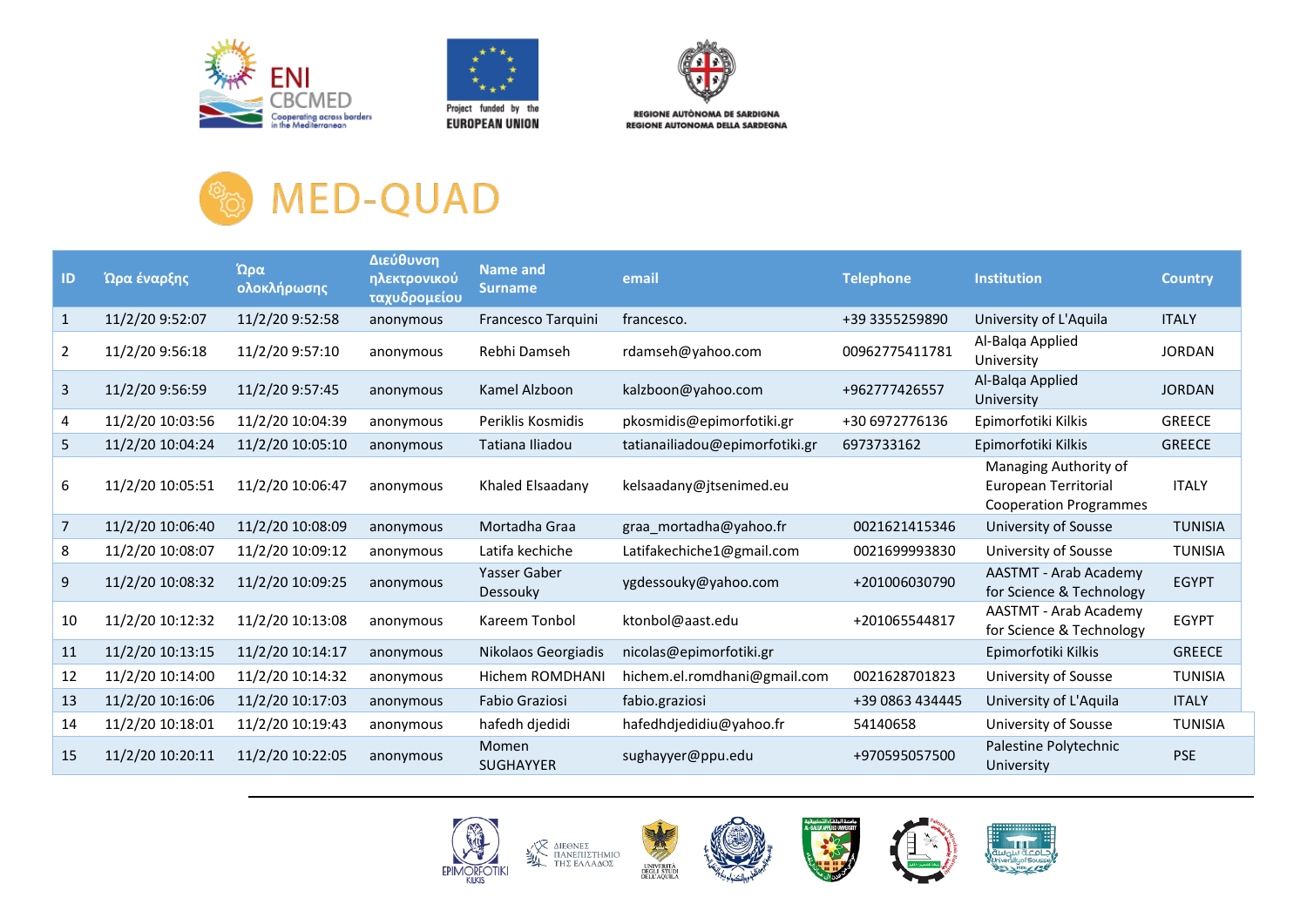





**REGIONE AUTONOMA DELLA SARDEGNA** 

## **MED-QUAD O<sub>FOL</sub>**

| 16 | 11/2/20 10:20:48 | 11/2/20 10:24:29 | anonymous | hafedh djedidi                 | hafedhdjedidi@yahoo.fr       | 00216 54140 658 | University of Sousse                                            | <b>TUNISIA</b> |
|----|------------------|------------------|-----------|--------------------------------|------------------------------|-----------------|-----------------------------------------------------------------|----------------|
| 17 | 11/2/20 10:24:20 | 11/2/20 10:24:55 | anonymous | <b>Zidan TAHA</b>              | Tahazidane@ppu.edu           | +972598441795   | Palestine Polytechnic<br>University                             | <b>PSE</b>     |
| 18 | 11/2/20 10:26:00 | 11/2/20 10:27:10 | anonymous | Amjad Asfour                   | amjadasfour@ppu.edu          | 00970599373149  | Palestine Polytechnic<br>University                             | <b>PSE</b>     |
| 19 | 11/2/20 10:29:37 | 11/2/20 10:30:15 | anonymous | Luisa De Matteis               | luisa.dematteis@cc.univaq.it | +39 0862432751  | University of L'Aquila                                          | <b>ITALY</b>   |
| 20 | 11/2/20 10:30:38 | 11/2/20 10:31:07 | anonymous | Athanasios<br>Dermetzopoulos   | adermet@gmail.com            | 6976788575      | International Hellenic<br>University                            | <b>GREECE</b>  |
| 21 | 11/2/20 10:31:09 | 11/2/20 10:32:24 | anonymous | Panagiotis<br>Kassianidis      | pkassianateithe@gmail.com    | 6944826066      | International Hellenic<br>University                            | <b>GREECE</b>  |
| 22 | 11/2/20 10:32:04 | 11/2/20 10:33:01 | anonymous | Alaa Abdelbary                 | aaelbary@aast.edu            | 00201007382198  | <b>AASTMT - Arab Academy</b><br>for Science & Technology        | <b>EGYPT</b>   |
| 23 | 11/2/20 10:32:49 | 11/2/20 10:33:33 | anonymous | <b>Ioannis</b><br>Papadopoulos | ipapadop@hotmail.com         | +306974045068   | International Hellenic<br>University                            | GREECE         |
| 24 | 11/2/20 10:33:43 | 11/2/20 10:34:32 | anonymous | Anna Tozzi                     | anna.tozzi@univaq.it         | +393495899114   | University of L'Aquila                                          | <b>ITALY</b>   |
| 25 | 11/2/20 10:46:01 | 11/2/20 10:47:54 | anonymous | STEFANIA CIOCCA                | stefania.ciocca@univaq.it    | 0862432754      | University of L'Aquila                                          | <b>ITALY</b>   |
| 26 | 11/2/20 11:10:11 | 11/2/20 11:13:06 | anonymous | Zied Kbaier                    | zkbaier@jtsenimed.eu         |                 | Joint Technical Secretariat<br>(JTS)   ENI CBC MED<br>Programme | <b>ITALY</b>   |
| 27 | 11/2/20 11:33:41 | 11/2/20 11:34:30 | anonymous | Zein Salah                     | zeinsalah@ppu.edu            | +970592349992   | Palestine Polytechnic<br>University                             | <b>PSE</b>     |
| 28 | 11/2/20 13:10:21 | 11/2/20 13:11:27 | anonymous | hafedh djedidi                 | hafedhdjedidi@yahoo.fr       | 0021654140658   | University of Sousse                                            | <b>TUNISIA</b> |
| 29 | 11/2/20 13:23:18 | 11/2/20 13:25:50 | anonymous | Dr. Rafiq Aljabari             | rafiqaljaabari@gmail.com     | +970562800504   | Palestine Polytechnic<br>University                             | <b>PSE</b>     |
| 30 | 11/2/20 15:41:21 | 11/2/20 15:42:11 | anonymous | AH                             | ahmedhajsalah@gmail.com      | 21628701809     | University of Sousse                                            | <b>TUNISIA</b> |
|    |                  |                  |           |                                |                              |                 |                                                                 |                |

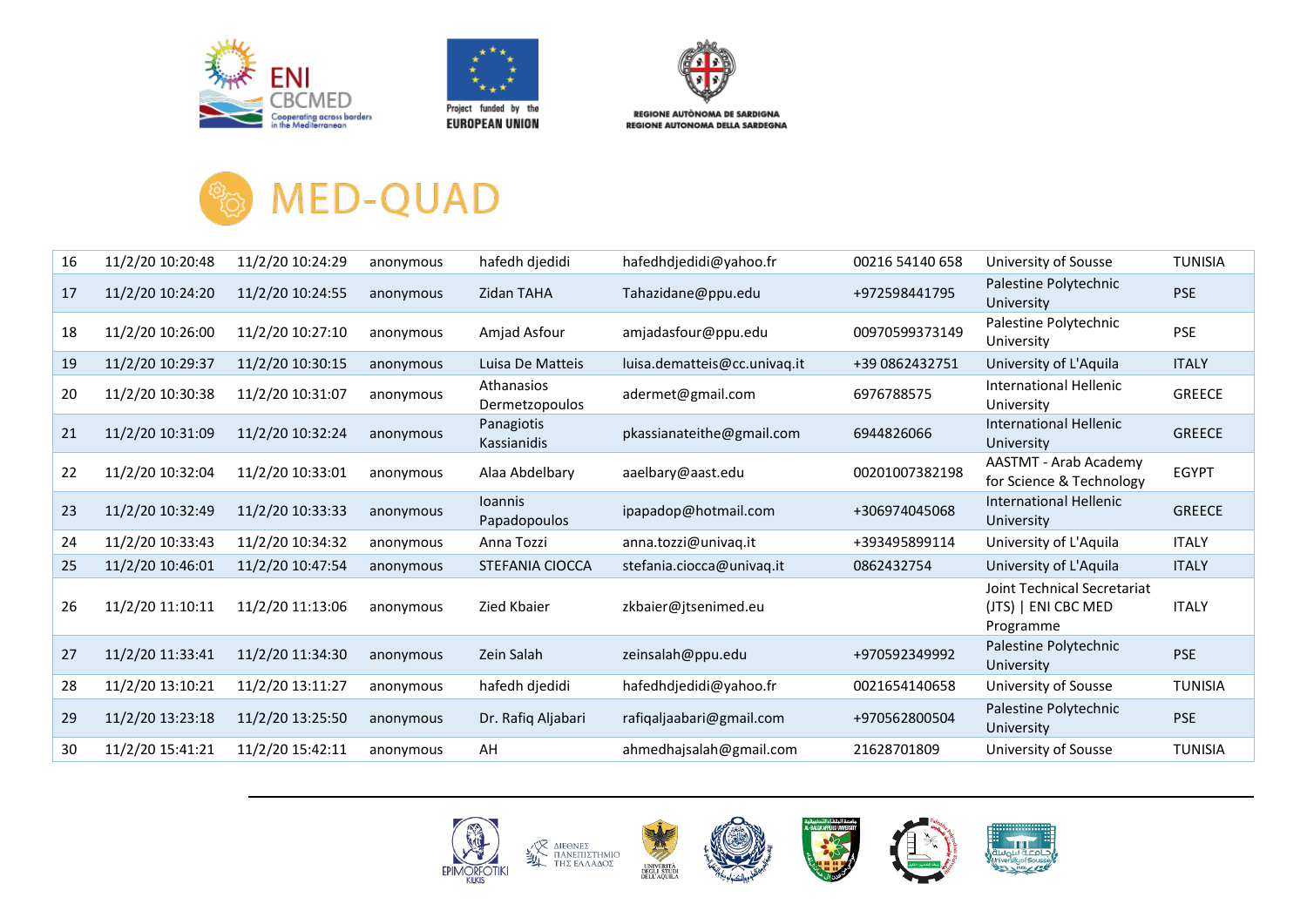





**REGIONE AUTONOMA DELLA SARDEGNA** 



| 31 | 11/2/20 16:10:56 | 11/2/20 16:12:12 | anonymous | Sami Ameur      | dr.sami.ameur@gmail.com                 | +21650475135   | University of Sousse                | <b>TUNISIA</b> |
|----|------------------|------------------|-----------|-----------------|-----------------------------------------|----------------|-------------------------------------|----------------|
| 32 | 11/3/20 10:12:48 | 11/3/20 10:19:42 | anonymous | Rebhi Damseh    | rdamseh@yahoo.com                       | 00962775411781 | Al-Balga Applied<br>University      | <b>JORDAN</b>  |
| 33 | 11/3/20 10:42:34 | 11/3/20 10:44:05 | anonymous | Rami Arafeh     | Rami.arafeh@gmail.com                   | 00970597215533 | Palestine Polytechnic<br>University | <b>PSE</b>     |
| 34 | 11/3/20 11:58:19 | 11/3/20 11:59:42 | anonymous | <b>LOUHICHI</b> | borhen.louhichi@issatso.u-<br>sousse.tn | +21653889887   | University of Sousse                | <b>TUNISIA</b> |

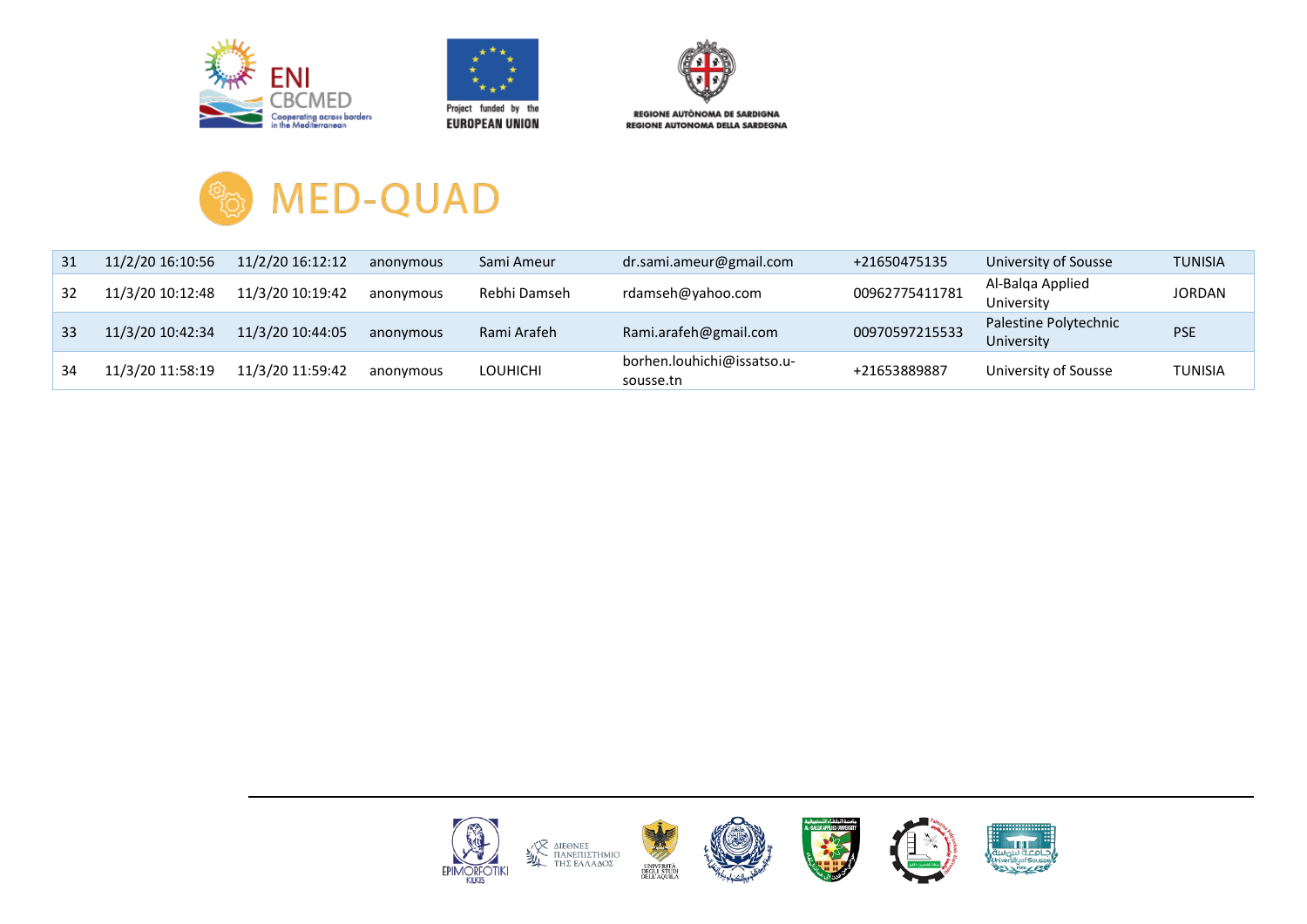





**MED-QUAD** 

### **Minutes**

#### **DAY 1**

"Registration" of Participants. As long as the KoM was distance meeting registration of participants was made online using "MS forms".

Welcoming. Mr. Amiridis, Project Manager, (LB – Epimorfotiki Kilkis sm llc) proceeded to welcome all partners to the KoM and gave his opening speech with reference to the ongoing global pandemic and the repercussions this has had on the meeting's enactment.

Introduction/welcome speech of project KoM by Khaled Elsaadany, Senior Expert of the Joint Technical Secretariat (JTS) | ENI CBC MED Programme. The major points discussed here were the goals and tasks of the programme and there was a thorough consultation on the nature of the communication between the partners including the lead beneficiary and the MA (Managing Authority).

Presentation of Project Partners and associated partners: Representatives of all partners gave an overview of their institutions and the institution's strategy:

- ➢ On behalf of LB-Epimorfotiki Kilkis sm llc, Mrs. Iliadou gave an overview on the facilities and the services offered by the Lifelong Learning Centre "Epimorfotiki Kilkis sm Ilc" that include the organization of training courses, the implementation of EU funded projects (e.g. Erasmus+, Interreg, etc.) the consultancy services to Local Authorities, schools and Associations, etc. Also, she presented the human potential working for the Centre and she gave a description of the region in which the Centre is located.
- ➢ Next was Mr. Dermetzopoulos representing the International Hellenic University (PP01 IHU) and gave a rundown on the goals and history of the University and the Department. He addressed all partners and emphasized the importance of the connection with the local community with regard to the information technology.
- $\triangleright$  The next on the list of presentations was Professor Anna Tozzi from the University of L'Aquila (PP02 UNIVAQ). She described in intricate detail the history of the University and most importantly the region it is located in. She elaborated on how the region leveraged the disastrous earthquake and the need of incorporation of modernity in such instances. The professor also emphasized the consequences of the global pandemic on the economy and financial depression that it brings about to countries affected the most.
- ➢ Afterwards, Professor Dessouky introduced the Arab Academy for Science, Technology and Maritime Transport (PP03 – AASTMT) and the history of his country. He highlighted the expertise of the University on the EU programmes and then he gave an overview of the campus' premises. He also proceeded to present Egypt's Associated Partner.

Also the Co-Director of the University from Alexandria gave a welcoming speech and thanked everyone for the cooperation on the project.

- ➢ The representative of Al-Balqa' Applied University (PP04 BAU), Professor Rebhi A. Damseh made a short presentation of the University and then he concluded his presentation by showing a video of the University and the city where the University is seated.
- ➢ Professor Momen SUGHAYYER from the Palestine Polytechnic University (PP05 PPU) was up next with a thorough presentation on the University and its infrastructure. He explained the special legal status of











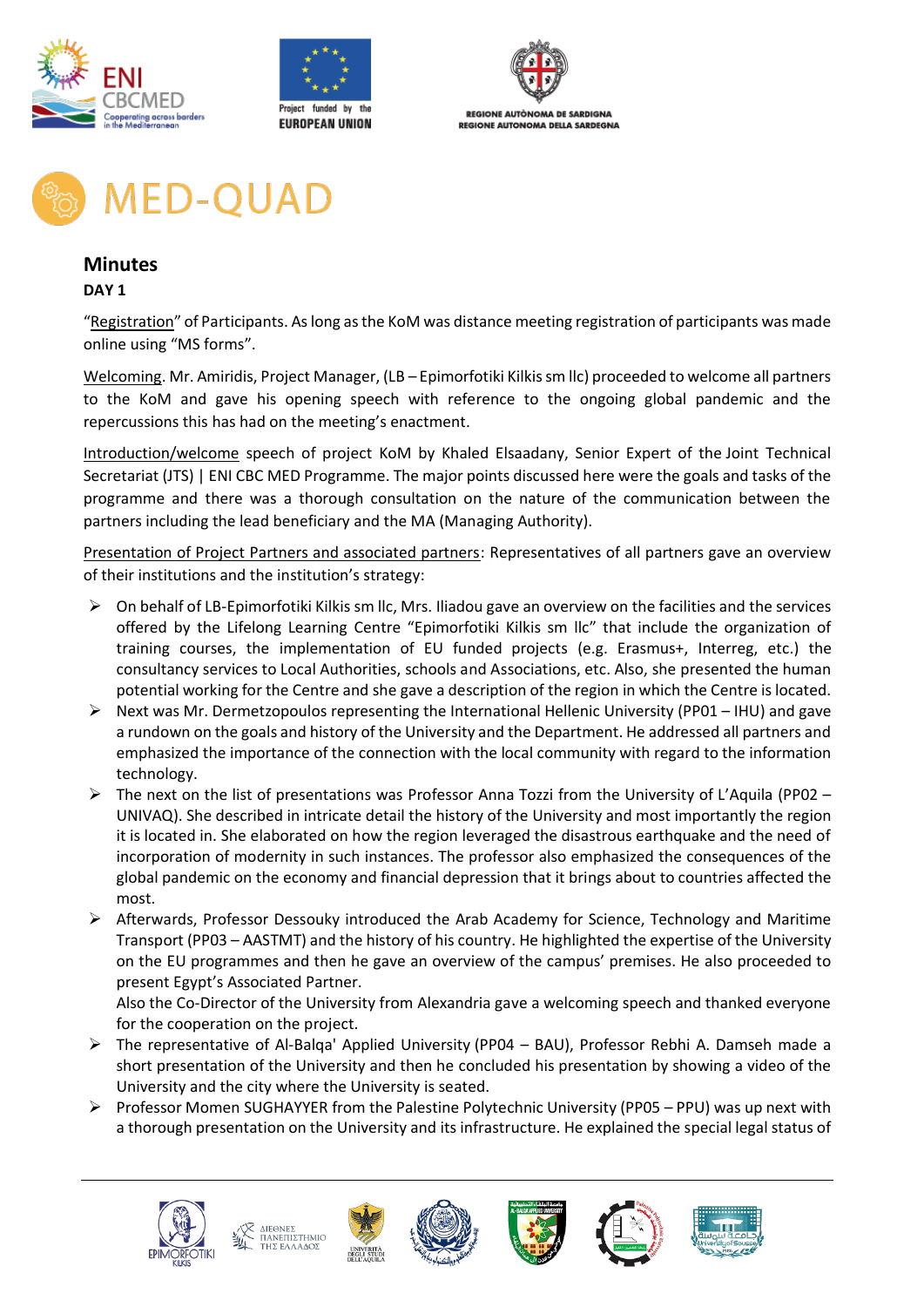





# **MED-QUAD**

the University and its He cited the gender equality of the University in terms of student numbers, he emphasized the extensive links with the local community and their internationalization strategy.

➢ Later the Director from the University of Sousse (PP06) gave an overview of the departments, faculties, the facilities, the region of the university and he described their vibrant international profile of partnership with various European agencies. He also mentioned their active collaboration in the development of specialized objectives and enhancement of study programmes in order to catch up with international standards.

Project overview: After the break Mr. Kosmidis, Project Communication Coordinator, (LB – Epimorfotiki Kilkis sm llc) gave his presentation which included an overview of the project, described the associated partners and their state of affairs, a comprehensive look on the general objective of ENI MED Programme and MED-QUAD project. He continued with the intricate details of the quadruple helix approach and its specific objectives, the project outputs and the structure of the work packages. As concerns to the Work Packages, great emphasis was set on the details of each Work Package on matters of cooperation between all partners and the collaboration on the planning of the "Strategy for project management". The website was also a point of the presentation. He mentioned the importance of the project website, that it will be provided by the ENI MED Programme, its role, how it will be used and the material that should be uploaded.

"ENI CBC MED: GETTING STARTED, Guidelines for a sound management of your project" by Khaled Elsaadany, Senior Expert of the JTS of ENI CBC MED Programme: Mr. Elsaadany gave a rigorous presentation on the role of the JTS, on the monitoring and reporting process to the Managing Authority, he explained in detail the procedures and the rules for project Adjustments, the differences between major and minor amendments along with their characteristics, the frequency of meetings with the LB and last but not least the approach of partners to the MIS in relation to the reporting. Also, the Audits during the whole phase of project implementation and the communication flow and the channels were presented to the participants. After the presentation, participants asked questions toy the Senior Expert.

Presentation of WP3 by WP Coordinator: Professor Rebhi Damseh from BAU gave his presentation on Work Package 3 describing the tasks, the beneficiaries, and the outputs in relation to the activities of the WP, the designing of skills and roles for Civic Universities, the timeframe of the Work Package, a description on the Cross Border Living Labs and the citizen involvement.

Presentation of WP4 by WP Coordinator (PP2 – University of l'Aquila): Professor Francesco Tarquini presented the Work Package 4 which subject is the pilot exploitation of digital innovation and its 4 outputs in detail. He proceeded to talk about the innovative solutions in the agricultural food sector, the control of water consumption and the augmented and virtual reality projects for exploration of historical sites and heritage. Details on the time schedule were discussed concerning the project target values, the outputs and the budget tied to these outputs.

At the end of the 1<sup>st</sup> Day Mr. Kosmidis (LB – Epimorfotiki Kilkis sm llc) introduced the tool/questionnaire drawn up to evaluate the efficiency of the KoM.











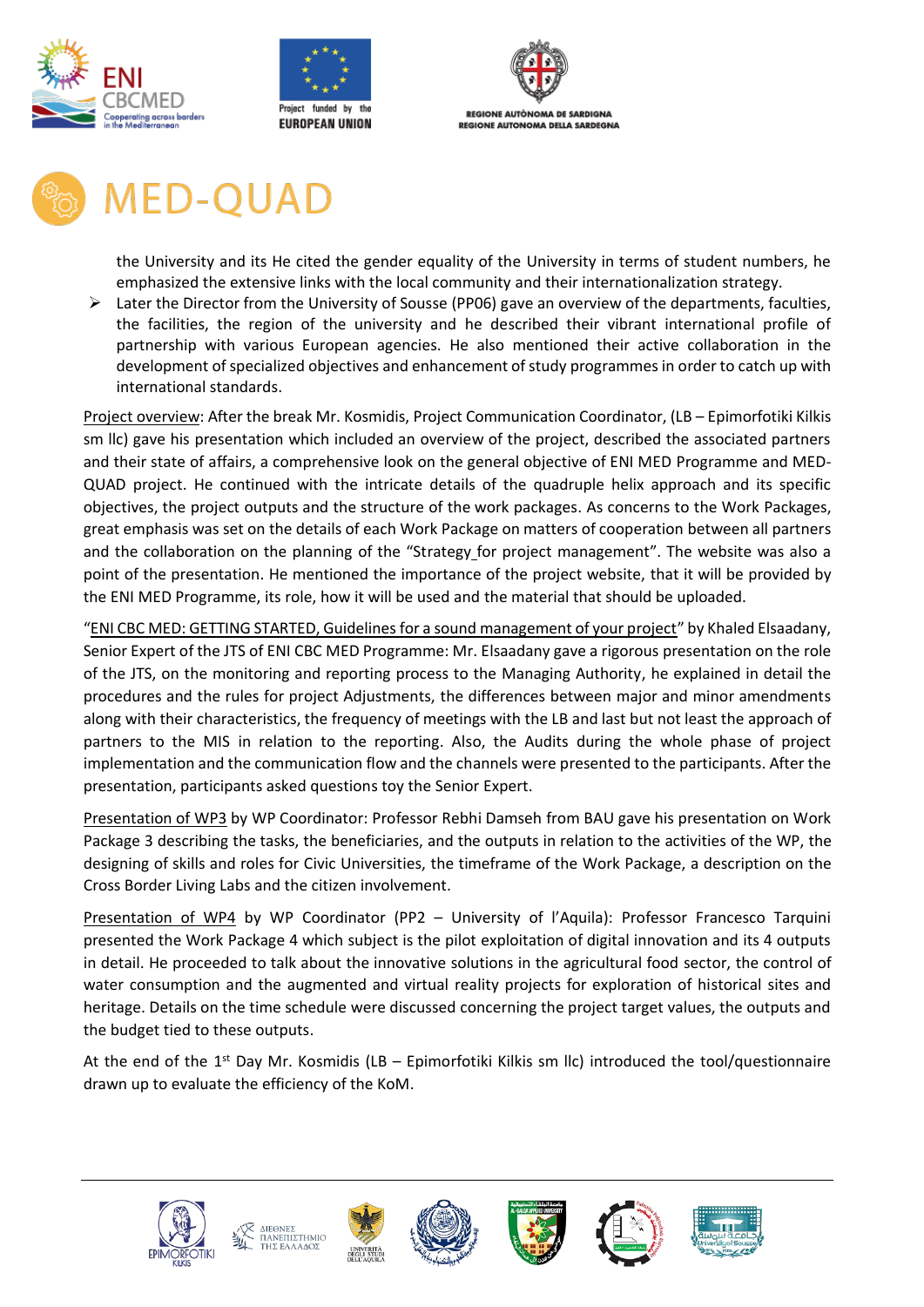





# **MED-QUAD**

#### **DAY 2**

After welcoming the partners to the second day of the meeting Mr. Kosmidis explained that there is no need to further discuss the topics related to the "general rules on procurements" and the "eligibility of costs" as long as the Senior Expert of JTS, Mr. Khaled Elsaadany gave an excellent and detailed presentation during the first day of the meeting.

The role of Universities as "Civic Universities" in the frame of Quadruple Helix (PP2 - University of l'Aquila): Professor Anna Tozzi from University of l'Aquila gave her presentation on the role of universities as "Civic Universities" in the frame of Quadruple Helix (QH).

The case of the city of l'Aquila as paradigm of "Living Lab" (PP2 - University of l'Aquila): Professor Fabio Graziosi followed with the next presentation regarding the case of the city of l'Aquila as paradigm of "Living Lab".

Monitoring & Evaluation on WP3 & WP4. (PP2 - University of l'Aquila): Professor Tozzi gave a presentation related to the Monitoring and the Evaluation of WPs 3 and 4.

General rules on procurement and eligibility of costs: Mr. Kosmidis (LB – Epimorfotiki Kilkis sm llc) gave a short presentation with reference to the prior presentations.

Procedures related to MIS: A representative of LB – Epimorfotiki Kilkis sm llc gave a short presentation on the procedures relating to the MIS detailing the process of uploading and exporting files from the web application. Great emphasis was put on the additional and supplementary documentation need for the amendments.

Monitoring & Evaluation Plan – Procedures: Mr. Dermetzopoulos (PP01 – IHU) presented his work on the time schedule related to the work packages and detailed the deliverables per semester for each Work Package. He also presented the form of the progress report per work package.

Strategy for project management: Mr. Kosmidis (LB – Epimorfotiki Kilkis sm llc) proceeded to give a short presentation on the scope, the methodology and the tools of the "Strategy for project management". The Strategy contains the time management of the project, the monitoring and quality management, the financial management, the reporting procedure, the procurement management, the risk management and a short description of the communication management.

Communication plan & communication issues: Profesor Dessuky (PP03 – AASTMT) presented the "Communication Plan" of the project. The plan refers to the objectives of the communication, the target groups, the actors involved, the resources, the messages to be disseminated and the relevant activities, the budget dedicated for dissemination and communication activities, the timeline and the evaluation process of the communication activities.

Mr. Zied Kbaier, JTS Junior Expert, answered questions raised by partners on the subject of currency exchange through the MIS and its automatic calculation through the application. He also answered questions related to financial reporting and reporting in general.